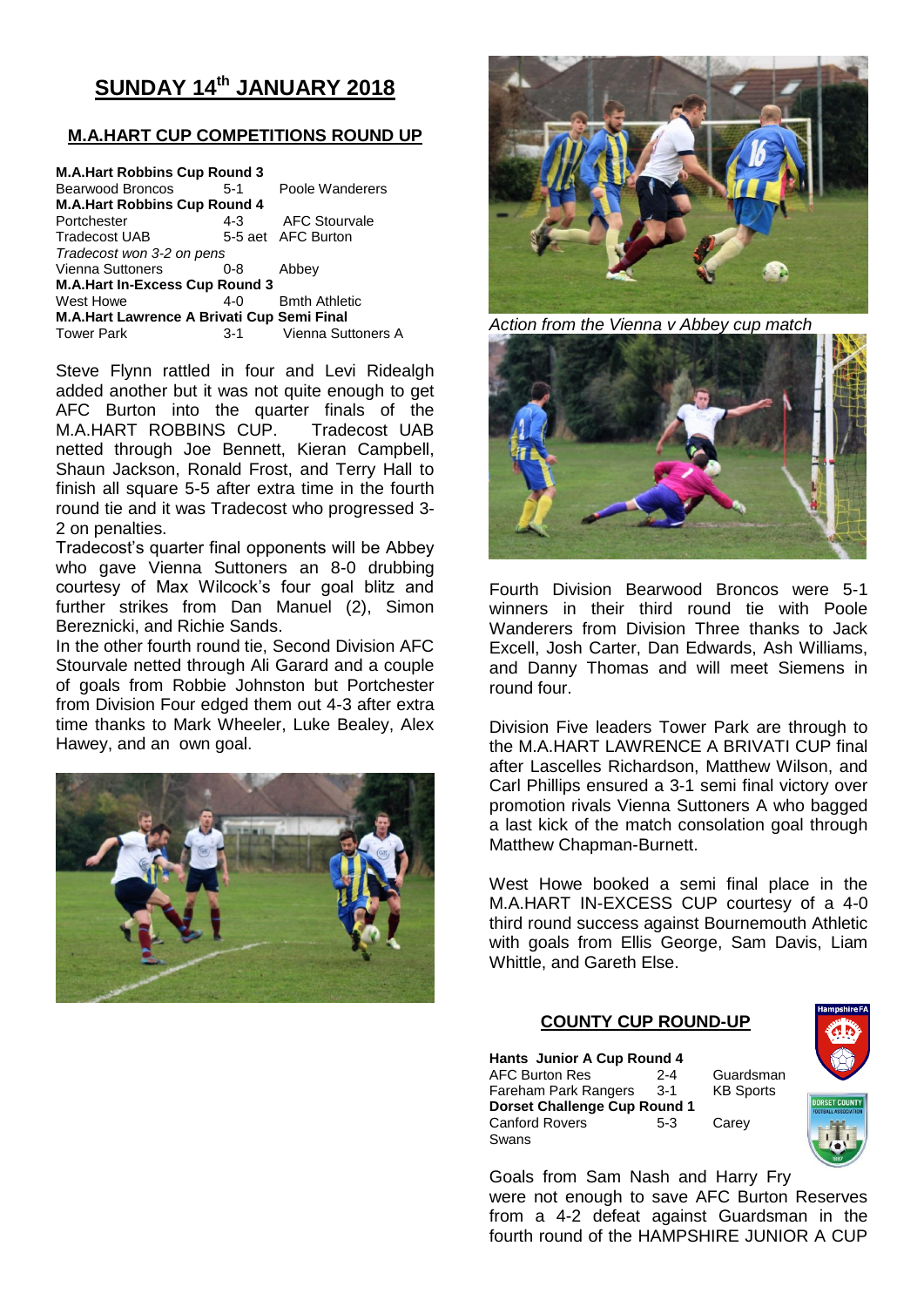and KB Sports also bowed out when Fareham Park Rangers upended them 3-1. Harry Gibson was the KB marksman.

Ryan Stacey (2) and Bradley Miles netted for Canford Rovers in their DORSET CHALLENGE CUP quarter final but it's Carey Swans who go through to the semi finals after emerging 5-3 winners.

# **HAYWARD SUNDAY LEAGUE ROUND UP SUNDAY 14th JANUARY 2018**

**Division One**<br>Talbot Rangers 6-1 Shoulder of Mutton

Mickey Finch bagged a hat-trick when reigning DIVISION ONE champions Talbot Rise hauled themselves off the bottom of the table with a 6-1 triumph over Shoulder of Mutton. Chris Long struck twice for Rangers with Mark Rourke also on target while Tim Somerfield replied for the visitors who now find themselves propping up the rest.

| POS | <b>Division One</b>     | Р  | w |              |              | GD    | PTS |
|-----|-------------------------|----|---|--------------|--------------|-------|-----|
| 1   | East Christchurch SSC   | 8  | 8 | $\mathbf{0}$ | $\mathbf{0}$ | 24    | 24  |
|     | <b>AFC Burton</b>       | 9  | 6 | 2            | 1            | 15    | 20  |
| 3   | Abbey                   | 8  | 4 | 2            | 2            | 16    | 14  |
| 4   | <b>Tradecost UAB</b>    | 8  | 4 | O            |              | -7    | 12  |
| 5   | <b>Vienna Suttoners</b> | 8  | 3 |              | 4            | O     | 10  |
| 6   | <b>Talbot Rangers</b>   | 9  | 2 |              | 6            | -8    |     |
|     | N M O                   | 8  |   | O            | 6            | $-15$ | 6   |
| 8   | Shoulder of Mutton      | 10 |   |              | 8            | -25   | ิค  |

#### **Division Two**

| AFC Wimborne             | $3-2$   | NMO Res              |
|--------------------------|---------|----------------------|
| <b>Bmth Spts Mercury</b> | 1-6     | Loch & Quay          |
| JP Morgan                | 8-3     | Magpies              |
| Parley                   | $1 - 2$ | <b>Bmth Electric</b> |

Hundred per cent DIVISION TWO leaders Loch & Quay were also 6-1 winners when they swept Bournemouth Sports Mercury aside courtesy of River Smith's hat-trick and further goals from Pepe Smith, Chris Senior, and Ed Brewer.

Nearest rivals Bournemouth Electric just got the better of Parley Sports 2-1 thanks to goals from Fernando Da Silva Moreira and Kai Masters.

Aiden Smith scored all three goals in AFC Wimborne's 3-2 win over NMO Reserves while JP Morgan gave Magpies an 8-3 drubbing with goals from Kelly Barth (2), Simon Walsh (2), Ryan Roberts, Deon Brophy, Luke Brown, and Luke Hardiman.

| POS | <b>DivsionTwo</b>           | Р  | w  | D |    | GD    | PTS |
|-----|-----------------------------|----|----|---|----|-------|-----|
| 1   | Loch and Quay               | 10 | 10 | O | 0  | 44    | 30  |
| 2   | <b>Bournemouth Electric</b> | 10 | 8  | 1 | 1  | 17    | 25  |
| 3   | Rushmere                    | 8  | 6  | 0 | 2  | 10    | 18  |
| 4   | <b>AFC Stourvale</b>        | 10 | 5  | 1 | 4  | 0     | 16  |
| 5   | <b>AFC Wimborne</b>         | 11 | 5  | 1 | 5  | -5    | 16  |
| 6   | JPMorgan                    | 10 | 4  | 1 | 5  |       | 13  |
|     | N M O Reserves              | 14 | 4  | 1 | 9  | $-16$ | 13  |
| 8   | <b>Parley Sports</b>        | 9  | 3  | 3 | 3  | 3     | 12  |
| 9   | <b>Bournemouth Sports</b>   | 13 | 3  | 0 | 10 | $-17$ | 9   |
| 10  | Magpies                     | 13 |    | 2 | 10 | -37   | 5   |

### **Division Three**

| Tavla Spor           | $3-0$   |
|----------------------|---------|
| Tavern               | 4-7     |
| Vienna Suttoners Res | $2 - 4$ |

Richmond Park Rangers Ferndown Forest **AFC Fiveways** 

Unbeaten Tavla Spor move up to third place in DIVISION THREE after Aziz Aldhayan, Nasim Meddah, and Husam Aurow ensured a 3-0 victory over Richmond Park Rangers.



*Action from Vienna res v AFC Fiveways*



Will Stone struck twice for Vienna Suttoners Reserves but AFC Fiveways had the upper hand 4-2 thanks to Ian Marshall, Ben Hall, and a couple of goals from Sam Fudge.

John Le Feuvre and Christian Knapton bagged two apiece when bottom placed Ferndown Forest chalked up their first league win of the season, surprising Tavern 7-4 with David Sullivan, Richard Townend, and Oli Sommerfelt adding one each.

| POS | <b>Division Three</b>        |    | w |   |   | GD    | PTS |
|-----|------------------------------|----|---|---|---|-------|-----|
|     | West Howe                    | 10 |   | 3 | 0 | 14    | 24  |
|     | Poole Wanderers              | 12 |   | 0 | 5 | -7    | 21  |
| 3   | Tavla Spor                   | 8  | 6 | 2 | 0 | 32    | 20  |
|     | Vienna Suttoners Reserves    | 10 | 6 | 1 | 3 | 13    | 19  |
| 5   | <b>AFC Fiveways</b>          | 10 | 5 | 2 | 3 | 15    | 17  |
| 6   | <b>Richmond Park Rangers</b> | 10 | 3 | 2 | 5 | $-12$ | 11  |
|     | <b>Bournemouth Athletic</b>  |    | 3 | 0 | 4 | -5    | 9   |
| 8   | The Tavern                   | 9  | 2 | 2 | 5 | -4    | 8   |
| 9   | <b>AFC Burton Res</b>        | 11 | 2 | 1 | 8 | -16   |     |
| 10  | Ferndown Forest              | 11 |   |   | 9 | -30   | 4   |
|     |                              |    |   |   |   |       |     |

#### **Division Four**

| Morden | $3 - 13$ | West Mullen |
|--------|----------|-------------|
|        |          |             |